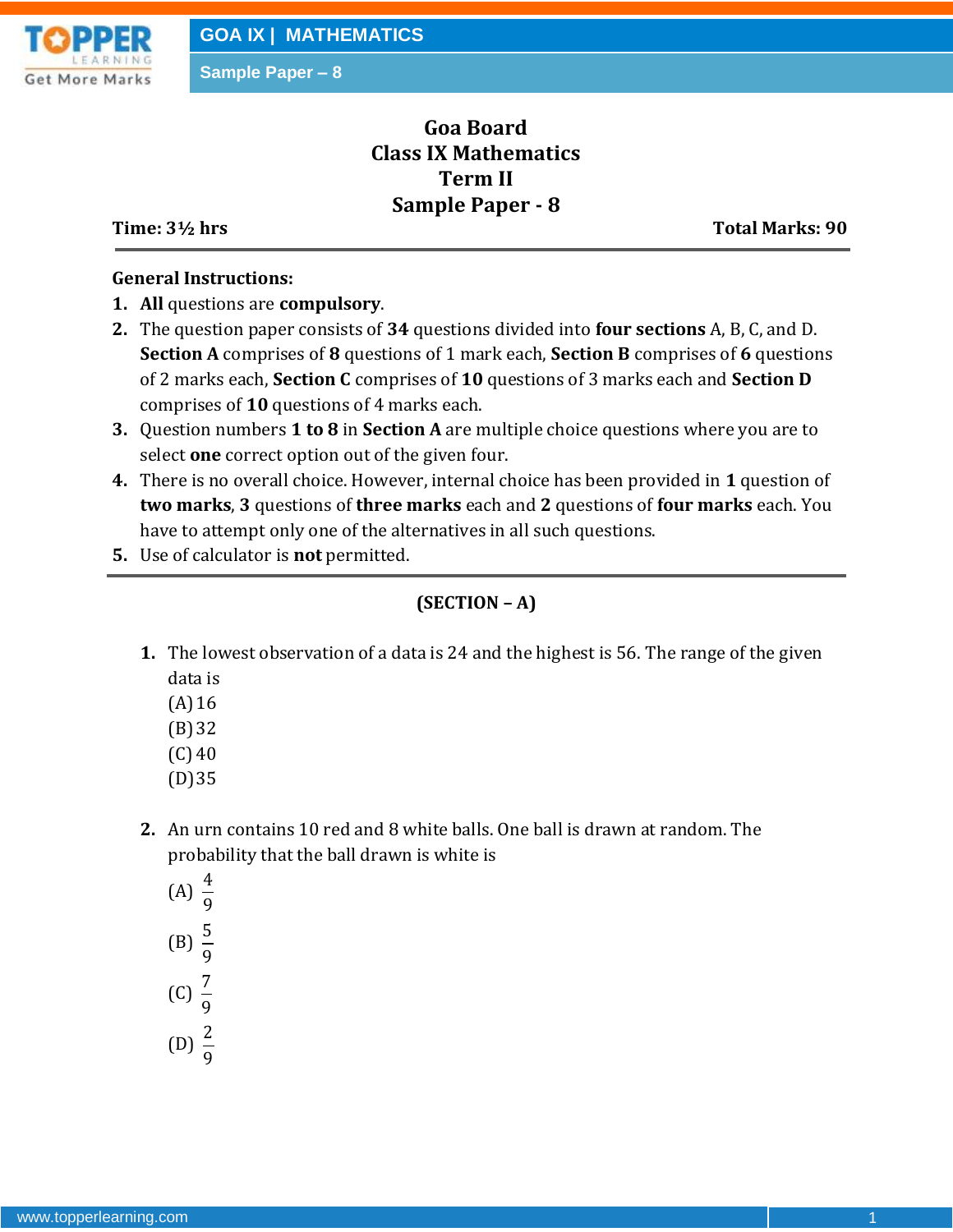

**GOA IX | MATHEMATICS**

**Sample Paper – 8**

- **3.** A cuboidal water tank is 6 m long, 5 m wide and 4.5 m deep. How many litres of water can it hold?  $(1 m^3 = 1000 l)$ (A)136000 litres (B)135000 litres (C) 134500 litres (D)134000 litres
- **4.** Three angles of a quadrilateral are 60°, 110° and 86°. The measure of the fourth angle of the quadrilateral is
	- $(A)104^{\circ}$
	- (B)124°
	- (C) 126°
	- (D)108°
- **5.** A water storage tank has a cylindrical shape. If it is 2.1 m high and has a diameter of 1.4 m, its lateral surface area is
	- $(A)$  9.34 m<sup>2</sup>  $(B)9.24 \text{ m}^2$  $(C)$  9.26 m<sup>2</sup>  $(D)$ 9. 25 m<sup>2</sup>
- **6.** A line l intersects two concentric circles at P, Q, R and S. Then
	- $(A)$  PQ = RS  $(B) PS<sup>T</sup>RS = PS<sup>T</sup>PQ$  $(C) AS = PR$  $(D)PO > RS$
- **7.** The equation  $7x = 3$  is written in two variables as
	- $(A)7x + y = 3$  $(B) 7xy = 3$  $(C)$  7x = 3y  $(D)7x + 0y - 3 = 0$
- **8.** The graph of the equation  $y = -4$  is a line
	- (A)parallel to the x-axis, at a distance of 4 units from the origin
	- (B)parallel to the x-axis, at a distance of 4 units from the origin and below the x-axis
	- (C) parallel to the y-axis, at a distance of 4 units from the origin to the left side of the y-axis
	- (D)which cuts an intercept of 8 units on both axes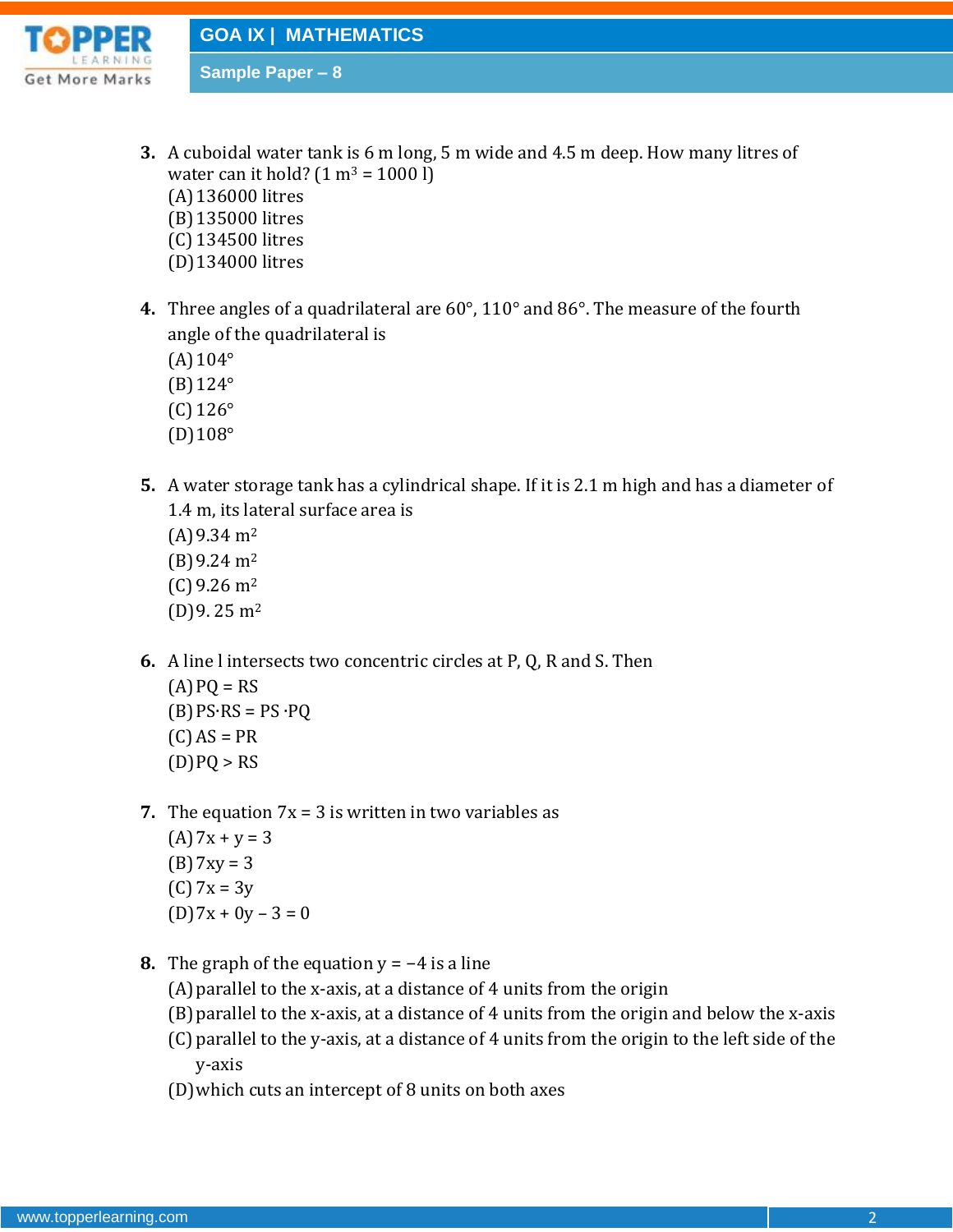

**Sample Paper – 8**

## **(SECTION – B)**

- **9.** Two cubes of side 6 cm each are joined end to end. Find the surface area of the resultant cuboid.
- **10.**Three unbiased coins are tossed together. Find probability of getting three heads.
- **11.**In the given figure, ABCD is a quadrilateral in which AD = BC and ∠DAB = ∠CBA Prove that (a)  $\triangle ABD \cong \triangle BAC$  (b)  $BD = AC$



**12.**The following is the data of the average marks obtained by 20 students in all subjects:

36 39 40 48 53 52 50 51 43 40 33 49 54 47 45 52 45 44 32 53 Form a grouped discontinuous frequency distribution table such that one of the classes is 46-50.

- **13.** D, E and F are respectively the mid-points of the sides BC, CA and AB of  $\triangle$ ABC. Show that ar(BDEF) =  $\frac{1}{2}$ 2 ar(ABC).
- **14.**What is the probability that a leap year has 53 Sundays?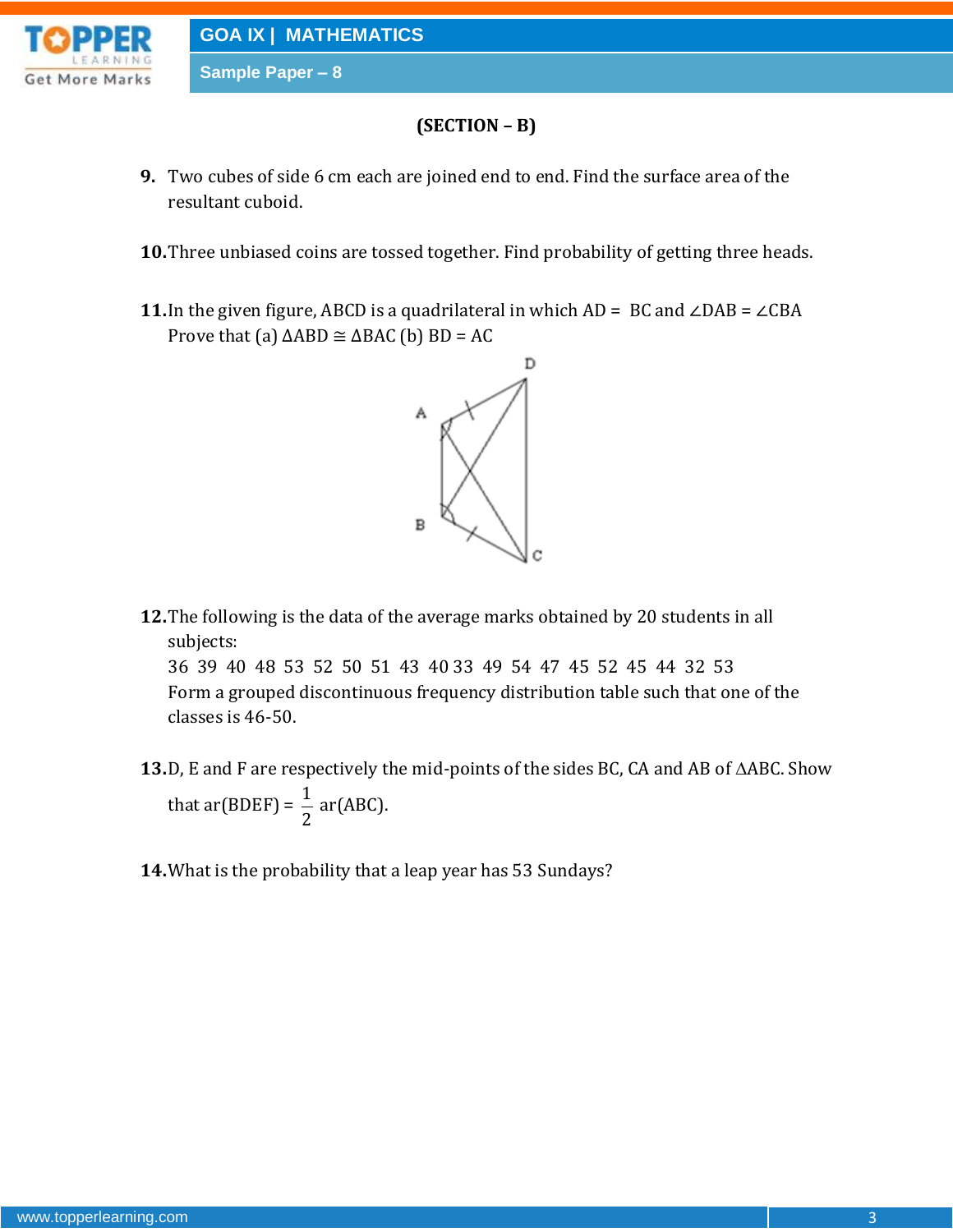



## **(SECTION – C)**

- **15.**Draw a line segment of length 5.8 cm. Bisect it and measure the length of each part.
- **16.** In the figure, O is the centre of the circle, OM  $\perp$  BC, OL  $\perp$  AB, ON  $\perp$  AC and OM =  $ON = OL$ .



Is ΔABC equilateral? Give reasons.

- **17.**When three coins are tossed simultaneously, find the probability of getting at least two tails.
- **18.**In ∆ABC, E is the mid-point of median AD. Show that area(BED) =  $\frac{1}{2}$ 4 area(ABC)



**19.**In the figure, PQ is the diameter of the circle and XY is chord equal to the radius of the circle. PX and QY when extended intersect at point E. Prove that  $m∠PEQ = 60^{\circ}$ 

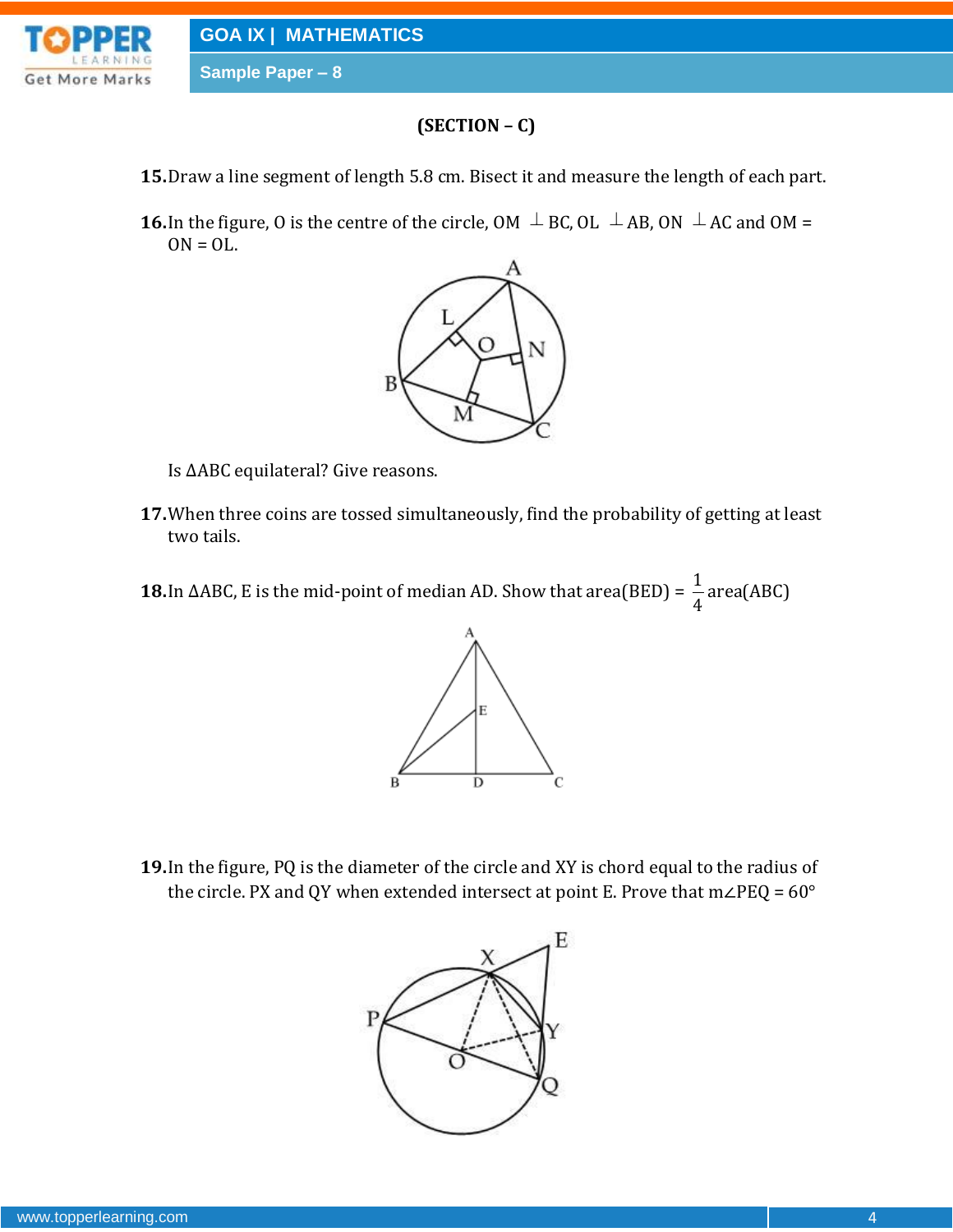

**20.**The relative humidity (in %) of a certain city for a month of 30 days was as follows:

|  |  |  |  | 98.1 98.6 99.2 90.3 86.5 95.3 92.9 96.3 94.2 95.1 |  |
|--|--|--|--|---------------------------------------------------|--|
|  |  |  |  | 89.2 92.3 97.1 93.5 92.7 95.1 97.2 93.3 95.2 97.3 |  |
|  |  |  |  | 96.2 92.1 84.9 90.2 95.7 98.3 97.3 96.1 92.1 89   |  |

- i. Construct a grouped frequency distribution table with classes 84 86, 86 88
- ii. Which month or season do you think this data is about?
- iii. What is the range of this data?
- **21.**Two angles are complementary. The larger angle is 3° less than twice the measure of the smaller angle. Find the measure of each angle.
- **22.**A cylinder and cone have bases of equal radii and are of equal heights. Show that their volumes are in the ratio of 3 : 1.
- **23.**An algebra textbook has a total of 1382 pages. It is broken up into two parts. The second part of the book has 64 pages more than the first part. How many pages are there in each part of the book?

#### **OR**

Draw the graph of  $y - 4x = 8$ .

**24.**A solid is in the form of a right circular cylinder with a hemisphere at one end and a cone at the other end. The radius of the common base is 8 cm and the height of the cylindrical and conical portions are 10 cm and 6 cm respectively. Find the total surface area of the solid.

#### **OR**

A sphere, a cylinder and a cone have the same radius. Find the ratio of their curved surface areas.

#### **(SECTION – D)**

- **25.**The taxi charges in Hyderabad include fixed charges as well a charge for the distance covered. For a distance of 10 km, the total charge paid is Rs. 220 and for a journey of 15 km the total charge paid is Rs. 310.
	- 1. What are fixed charges and charge per km?
	- 2. How much does a person have to pay for travelling a distance of 25 km?
- **26.**Construct a right triangle whose base is 6 cm and the difference of its hypotenuse and the other side is 2 cm.

**OR**

Construct  $\triangle ABC$  in which BC = 4.5 cm, m $\angle B$  = 45° and AB – AC = 2.5 cm. Justify the construction.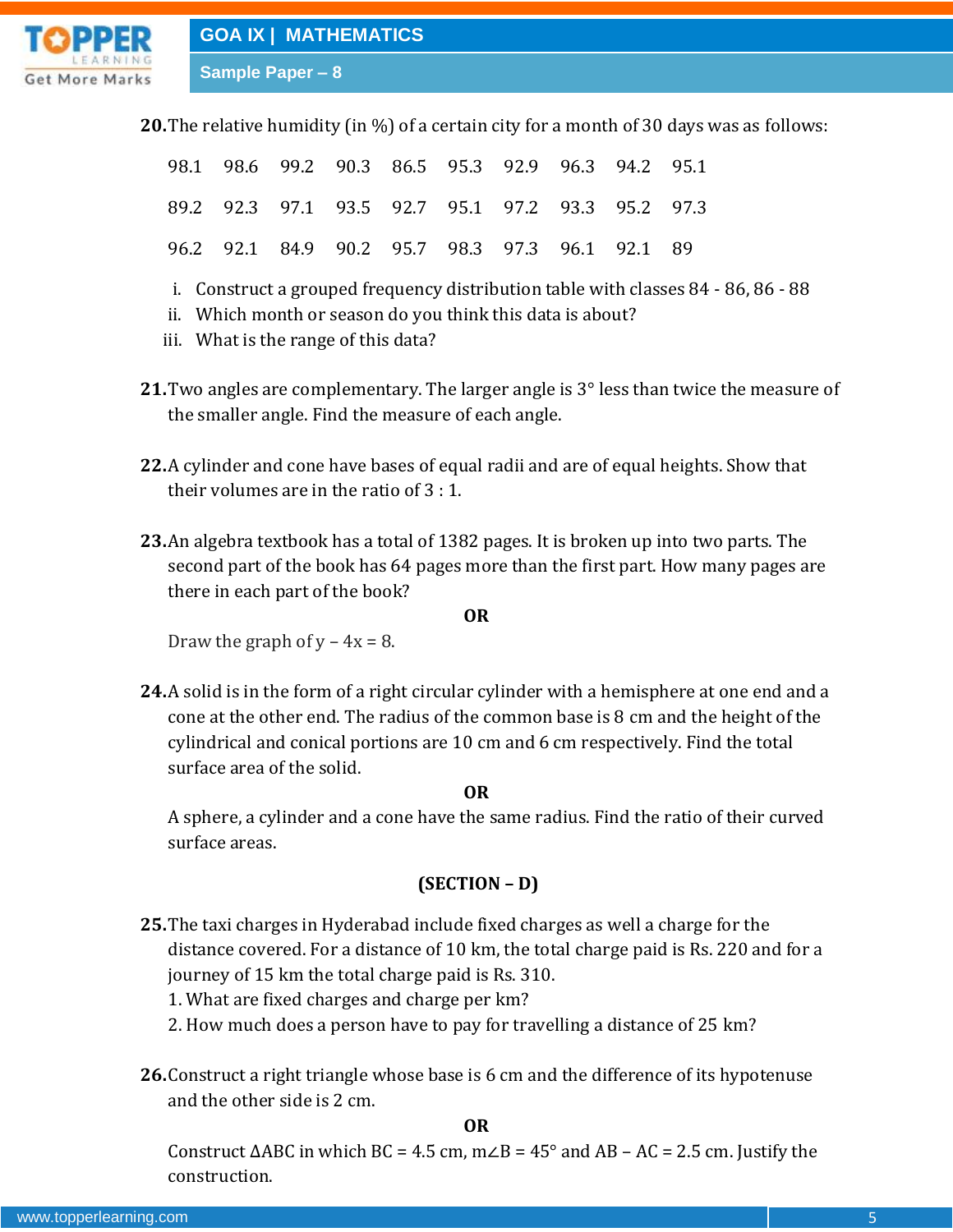

**27.** Write four solutions for  $\pi x + y = 9$ .

**Sample Paper – 8**

**28.**The daily income of 50 doctors is given below:

| Daily income (in Rs.) | No. of<br>Doctors |
|-----------------------|-------------------|
| $0 - 1000$            | 8                 |
| $1000 - 2000$         | 7                 |
| $2000 - 3000$         | 12                |
| 3000 - 4000           | 6                 |
| $4000 - 5000$         | 11                |
| $5000 - 6000$         | 6                 |
|                       |                   |

Draw a histogram for the above data.

- **29.**Show that the diagonals of a square are equal and bisect each other at right angles.
- **30.**The students of a Vidyalaya were asked to participate in a competition for making and decorating penholders in the shape of a cylinder with a base, using cardboard. Each penholder was to be of radius 3 cm and height 10.5 cm. The Vidyalaya was to supply the competitors with cardboard. If there were 35 competitors, how much cardboard was required to be bought for the competition?
- **31.**In a parallelogram ABCD, E and F are the mid-points of sides AB and CD. Show that the line segment AF and CE trisect the diagonal BD.



ABCD is a parallelogram. E is a point on BA such that BE = 2EA and F is a point on DC such that DF = 2FC. Prove that AECF is a parallelogram whose area is one third the area of parallelogram ABCD.